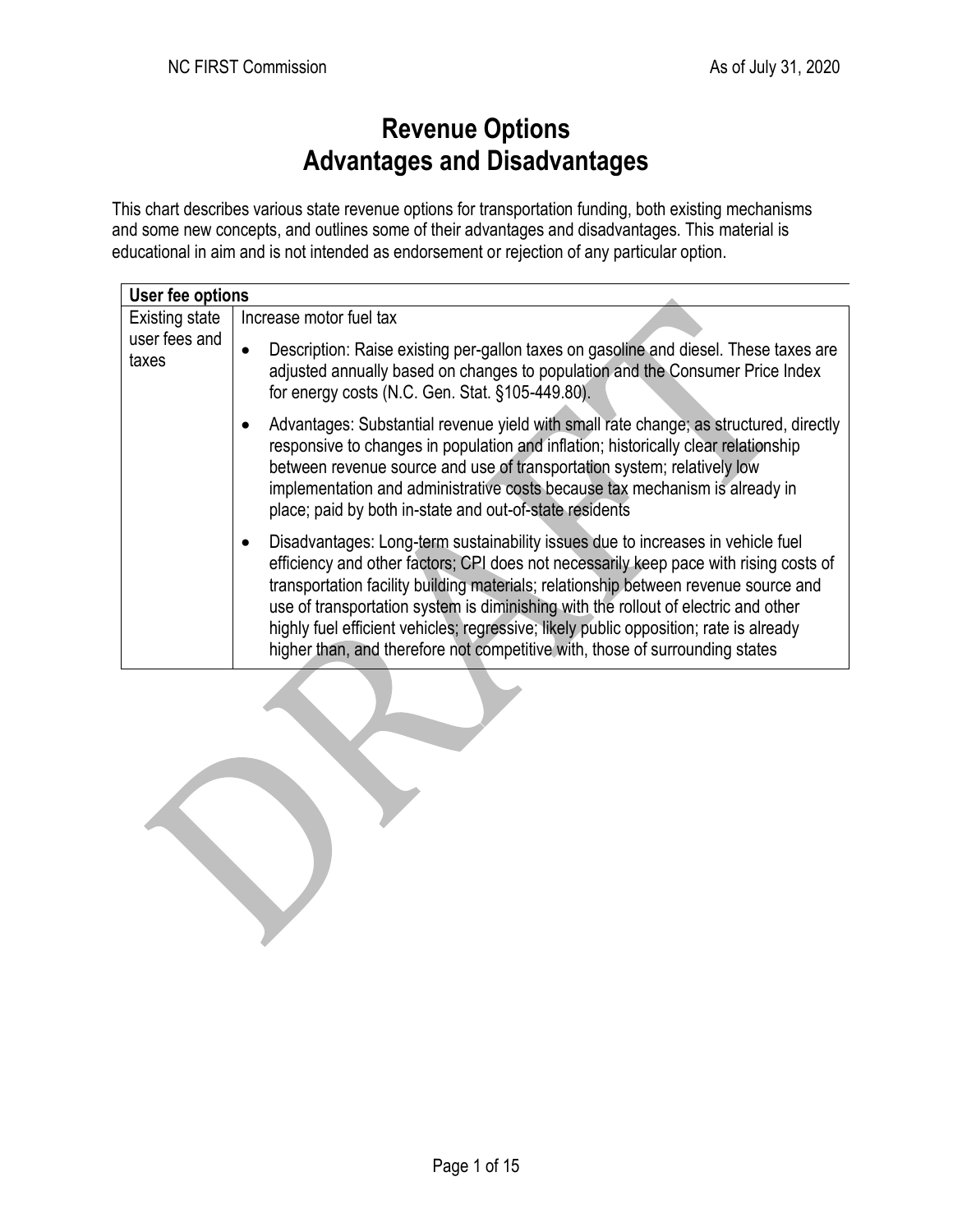Increase DMV fees

- Description: Raise existing fees on driver licenses, passenger or commercial vehicle registrations, vehicle titles, vehicle inspections, or other DMV services. These fees are adjusted every four years based on changes in the Consumer Price Index (N.C. Gen. Stat. §20-4.02).
- Advantages: Stable and predictable revenue source; some connection to use of transportation system because paid by motorists; as structured, directly responsive to inflation; low potential for evasion; relatively low implementation and administrative costs because fee mechanisms are already in place
	- $\circ$  If commercial vehicle registrations: Reflects heavy vehicles' greater wearand-tear on roadways; substantial revenue yield with small rate change
- Disadvantages: Except for commercial vehicle fees, only paid by in-state residents; weaker relationship to use of the transportation system because insensitive to miles traveled and associated impact to roadways; CPI does not necessarily keep pace with rising costs of transportation facility building materials; likely public opposition
	- o If passenger vehicle registrations: As structured, even more regressive than gas taxes because the same flat rate is paid across income groups regardless of vehicle value or use; large annual fees are more difficult for low-income households than revenues that are collected incrementally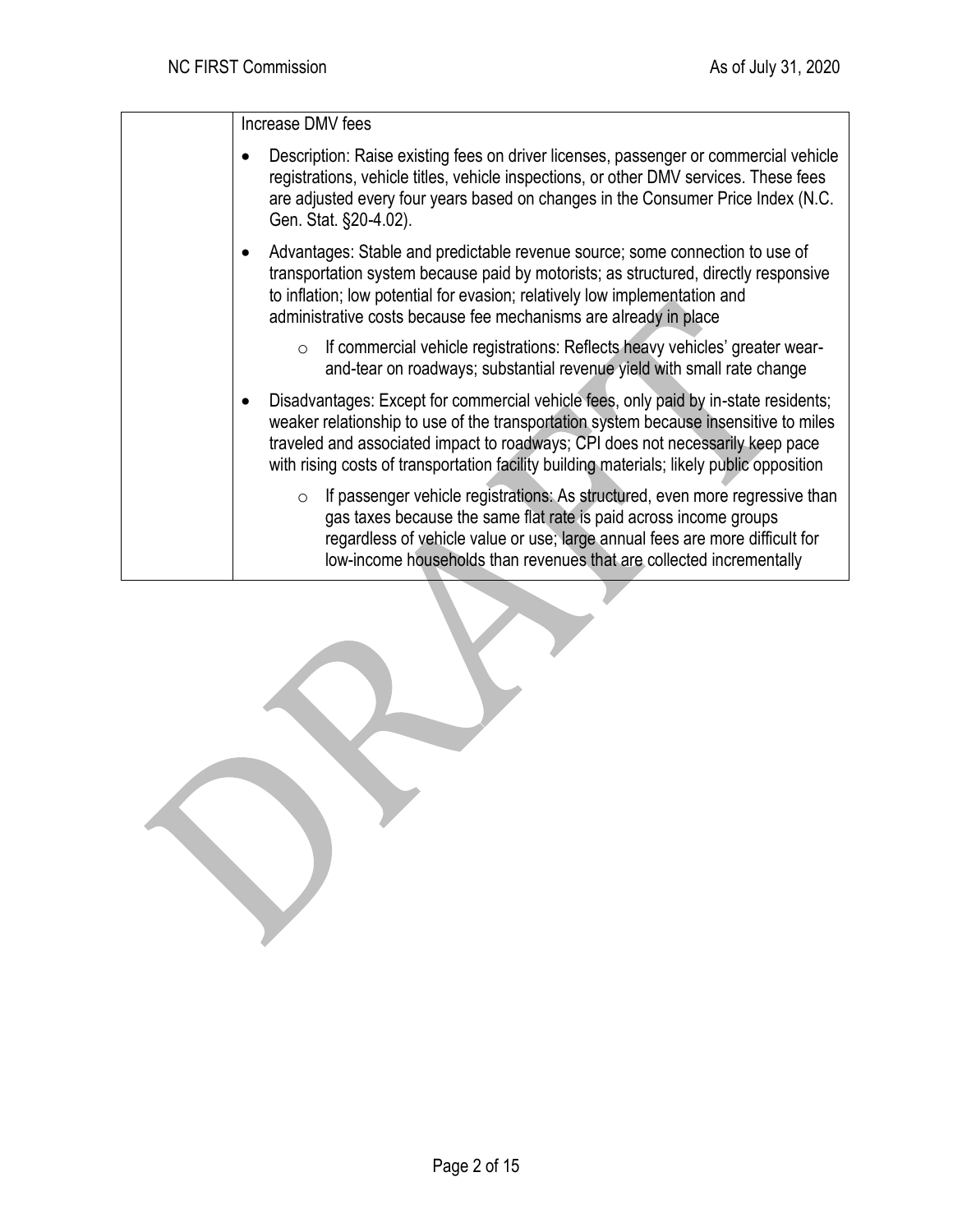Adjust formula for passenger vehicle registration fees

• Description: Adjust existing fee schedules for passenger vehicle registrations while retaining quadrennial adjustment based on changes to the Consumer Price Index (N.C. Gen. Stat. §20-4.02). Currently, North Carolina assesses a flat registration fee for cars and fees that vary by weight for private trucks (N.C. Gen. Stat. §20-87). These fee schedules could be revised to include factors such as vehicle weight (for cars), age, type, horsepower, value, or fuel efficiency. • Advantages: Could be incorporated into existing vehicle registration process; could capture revenues from vehicles that pay less in motor fuel taxes, reduce disparities, or achieve other policy goals; see also *Increase DMV fees*, above  $\circ$  If based on vehicle value: More equitable across income groups than other adjustments; if vehicle fleet increases in size and value, could have greater revenue-generating potential over time than a flat fee  $\circ$  If based on fuel efficiency: Helps restore financial equity by capturing revenues from vehicles that pay less in motor fuel taxes • Disadvantages: More complex and costly to implement and administer than a flat fee; may be harder for customers to understand; see also *Increase DMV fees*, above  $\circ$  If based on vehicle value: Possible opposition from vehicle owners impacted by higher fees; could affect vehicle buying choices; possible issues with private resale or vehicles bought at a lower price than MSRP If based on fuel efficiency: Could discourage purchase of highly fuel efficient vehicles, at cross-purposes with state policy goal to reduce emissions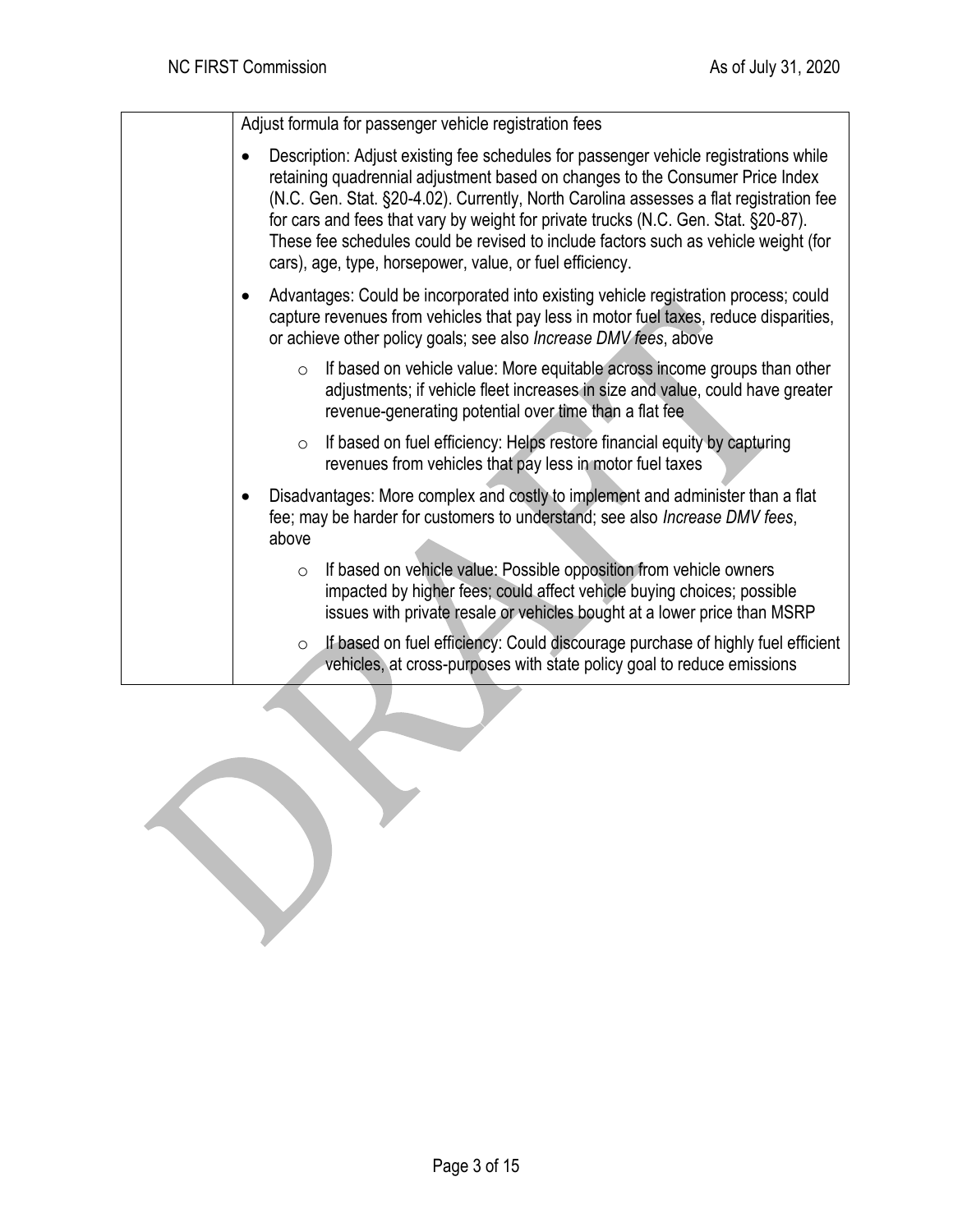Increase electric vehicle fee

| Description: Raise existing additional registration fees for plug-in electric vehicles.<br>$\bullet$<br>As with other DMV fees, these fees are adjusted every four years based on changes<br>in the Consumer Price Index (N.C. Gen. Stat. §20-4.02). Based on N.C. Division of<br>Motor Vehicles data, electric and hybrid vehicle owners currently pay about \$50 less<br>per year in state transportation taxes than gasoline vehicle sepowners.                                                                                                                                                                                      |
|-----------------------------------------------------------------------------------------------------------------------------------------------------------------------------------------------------------------------------------------------------------------------------------------------------------------------------------------------------------------------------------------------------------------------------------------------------------------------------------------------------------------------------------------------------------------------------------------------------------------------------------------|
| Advantages: Relatively low implementation and administrative costs because fee<br>$\bullet$<br>mechanism is already in place; helps restore financial equity by capturing revenues<br>from vehicles that pay no motor fuel tax; helps make overall transportation revenues<br>more stable and predictable by offsetting the loss of motor fuel taxes due to electric<br>vehicles; less regressive than some other options because fee mainly affects people<br>who can afford to invest in electric vehicles; see also <i>Increase DMV fees</i> , above                                                                                 |
| Disadvantages: Does not increase overall transportation funding because fee<br>$\bullet$<br>revenue would be offset by corresponding decline in motor fuel taxes; no additional<br>cost imposed on highly fuel efficient gas-powered or hybrid vehicles that also pay<br>less in motor fuel taxes; could discourage purchase of electric vehicles, at cross-<br>purposes with state policy goal to increase their use; likely opposition on<br>environmental basis and from vehicle owners impacted by higher fees; see also<br>Increase DMV fees, above                                                                                |
| Increase highway use tax                                                                                                                                                                                                                                                                                                                                                                                                                                                                                                                                                                                                                |
|                                                                                                                                                                                                                                                                                                                                                                                                                                                                                                                                                                                                                                         |
| Description: Raise existing highway use tax on vehicle purchases. North Carolina's<br>٠<br>tax rate of 3% has never been adjusted, is the lowest among neighboring states,<br>and is among the lowest in the nation.                                                                                                                                                                                                                                                                                                                                                                                                                    |
| Advantages: Substantial revenue yield with small rate change; relatively low<br>٠<br>implementation and administrative costs because tax mechanism is already in<br>place; responsive to inflation because revenues rise with vehicle prices; makes<br>North Carolina's tax rate more comparable to those of other states; captures<br>revenues from all vehicles regardless of type, including electric and other vehicles<br>that pay little or no motor fuel tax; less regressive than many other options because<br>tax mainly affects people who can afford new vehicles, with rates that reflect the<br>purchased vehicle's value |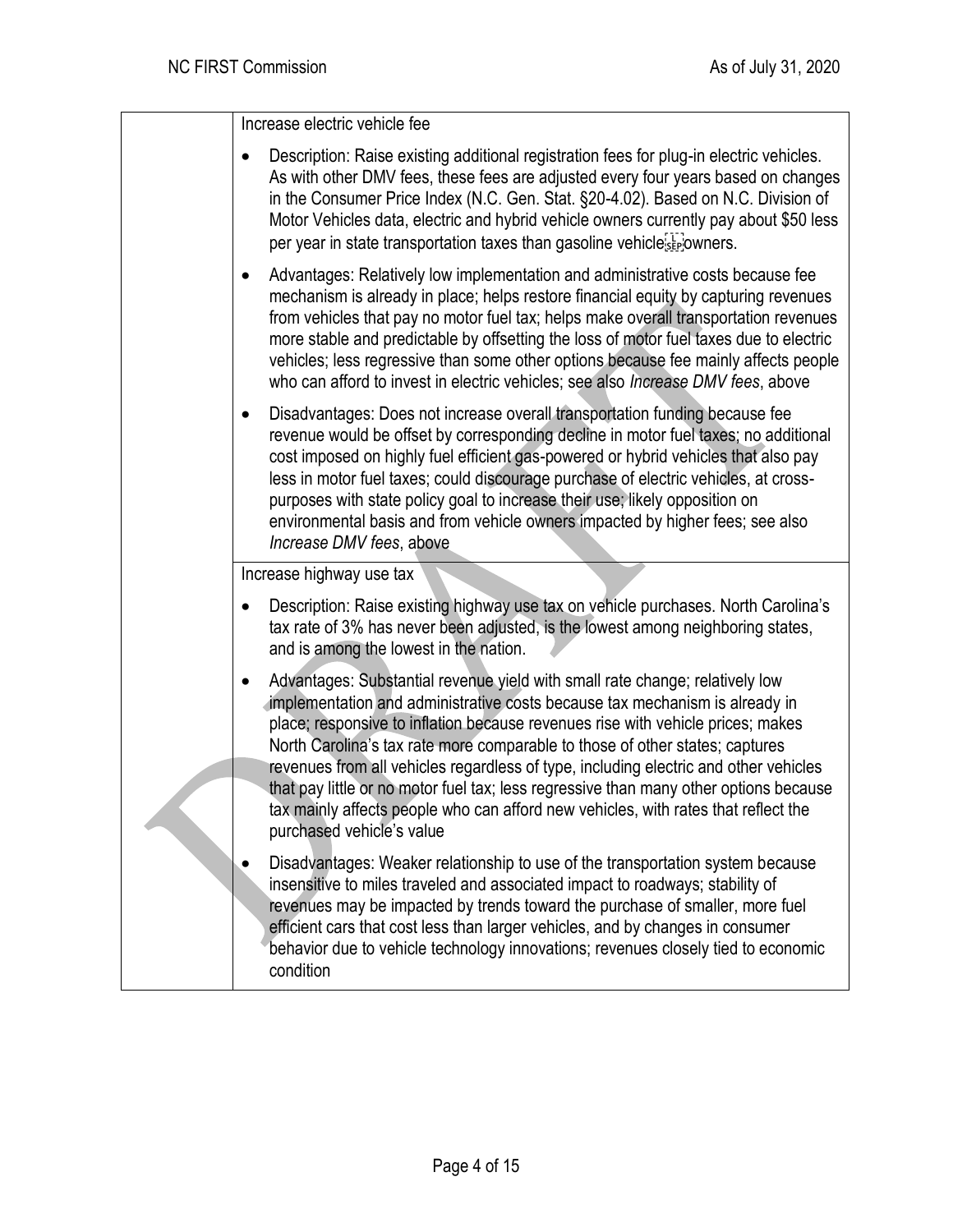Eliminate highway use tax "net-of-trade" exemption

- Description: Assess the highway use tax on the total purchase price of a vehicle. Currently, North Carolina's tax is only applied to a vehicle's sales price after subtracting any allowance that the retailer gives for a trade-in vehicle that is taken as full or partial payment for the purchased vehicle (N.C. Gen. Stat. §105-187.3).
- Advantages: Relatively low implementation and administrative costs because tax mechanism is already in place; substantial revenue yield; relatively low tax rate applied to low dollar value trade-in results in minimal tax increase to consumers with older, low value motor vehicles
- Disadvantages: Weaker relationship to use of the transportation system because insensitive to miles traveled and associated impact to roadways; increased overall vehicle cost to consumer could potentially affect the retail market for new and used motor vehicles; reduced incentive for trade-ins could impact growth of highway use tax collections for vehicle sales

Dedicate alternative highway use tax on short-term vehicle leases, rentals, and car sharing services

- Description: Dedicate all revenues from the 8% alternative highway use tax on short-term vehicle leases, vehicle rentals, and car sharing services to transportation purposes. Currently, these revenues and taxes on vehicle subscription services are directed to the General Fund, minus a \$10 million transfer to NCDOT for airport improvements (N.C. Gen. Stat. §105-187.5).
- Advantages: Substantial revenue yield; stable and predictable revenue source; some connection to use of transportation system because paid by motorists; responsive to inflation because revenues rise with prices of relevant services; no additional implementation or administrative costs because tax mechanism is already in place; rate remains constant, resulting in no additional tax burden for motorists; paid by both in-state and out-of-state residents, especially (for rentals) out-of-state travelers
- Disadvantages: Weaker relationship to use of the transportation system because insensitive to miles traveled and associated impact to roadways; possible opposition to transferring revenues from General Fund to transportation purposes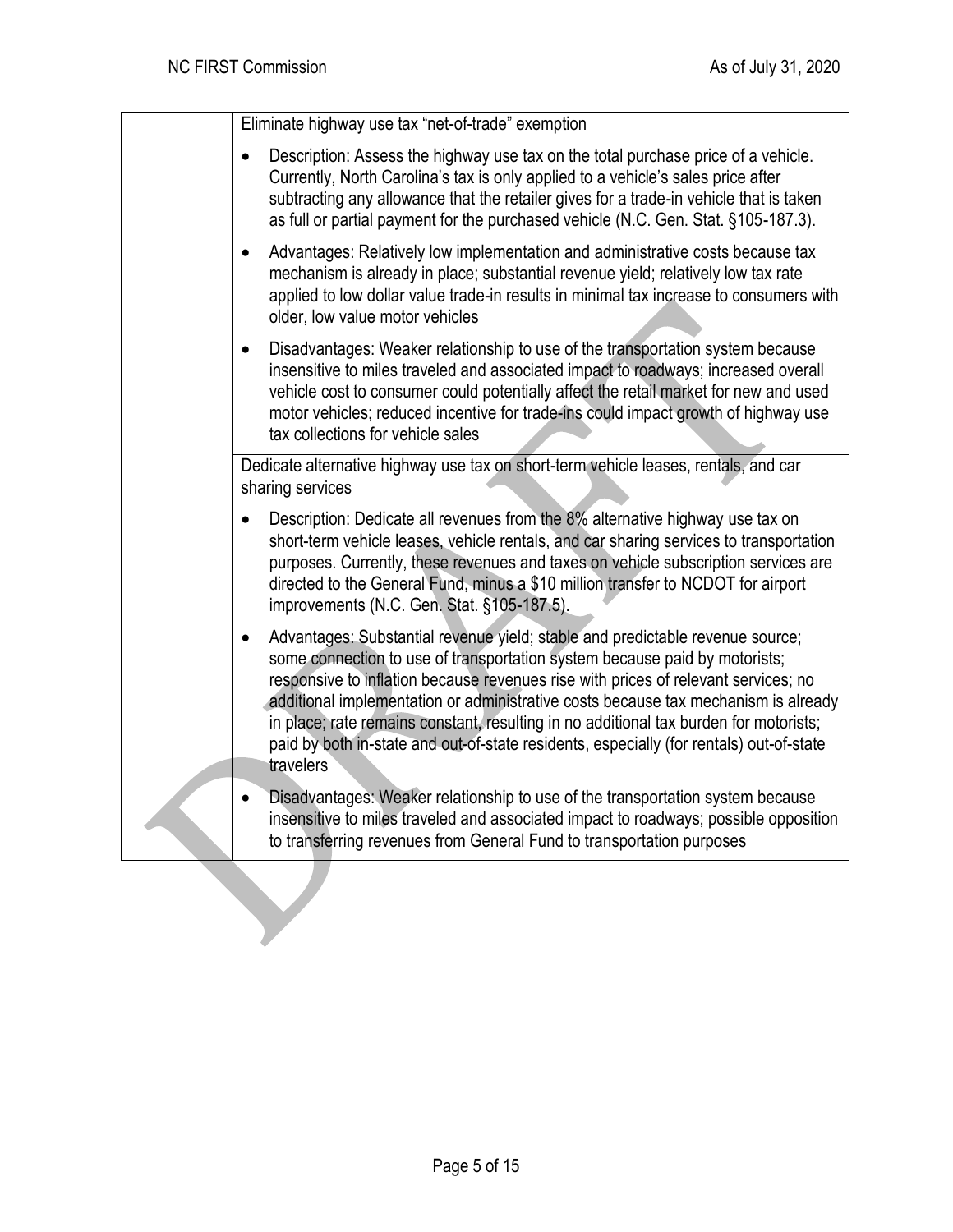Dedicate alternative highway use tax on vehicle subscription services • Description: Dedicate all revenues from the 5% alternative highway use tax on vehicle subscription services to transportation purposes. Currently, these revenues and taxes on short-term vehicle leases, vehicle rentals, and car sharing services are directed to the General Fund, minus a \$10 million transfer to NCDOT for airport improvements (N.C. Gen. Stat. §105-187.5). • Advantages: Some connection to use of transportation system because paid by motorists; responsive to inflation because revenues rise with prices of relevant services; no additional implementation or administrative costs because tax mechanism is already in place; rate remains constant, resulting in no additional tax burden for motorists; less regressive than many other options because tax only affects consumers of a luxury service, with rates that reflect price of service • Disadvantages: Ongoing growth is predicted, but this is still a volatile market, which could affect stability and predictability of revenues; possible opposition to transferring revenues from General Fund to transportation purposes Expand road and bridge tolls • Description: Expand the use of tolling to more roads, bridges, or managed lanes. NCDOT is currently limited to 11 toll projects and revenues can only be used on the tolled facilities and associated costs (N.C. Gen. Stat. §136-89.183 and §136- 89.188). The Turnpike Authority annually adjusts toll rates for each facility based on rate schedules that are designed to meet the project's financing obligations and adopted before it opens to traffic (N.C. Turnpike Authority Toll Rate Policy, 2008). • Advantages: Can generate substantial revenues for specific tolled projects; clear relationship between revenue source and use of transportation system; captures revenues from all vehicles that use the tolled facility, including electric and other vehicles that pay little or no motor fuel tax; paid by both in-state and out-of-state residents; toll rates rise over time to cover project costs  $\circ$  If managed lanes or dynamic pricing: Can offer other benefits such as congestion management and faster travel times  $\circ$  If truck-only: Reflects heavy vehicles' greater wear-and-tear on roadways • Disadvantages: As structured, cannot generate revenues for other projects or support the transportation system as a whole; high implementation and administrative costs (somewhat mitigated because North Carolina exclusively uses electronic toll collection); revenues can be volatile due to changes in travel patterns or economic downturns; changes in driver behavior due to tolling, such as evasion or re-routing, can significant impact nearby "free" alternative routes; annual toll increases are based on factors other than inflation; highly regressive; likely public opposition and concerns about "double taxation" for roadway use; likely opposition from trucking industry, especially against truck-only tolls o If electronic toll collection is widely used: Additional privacy concerns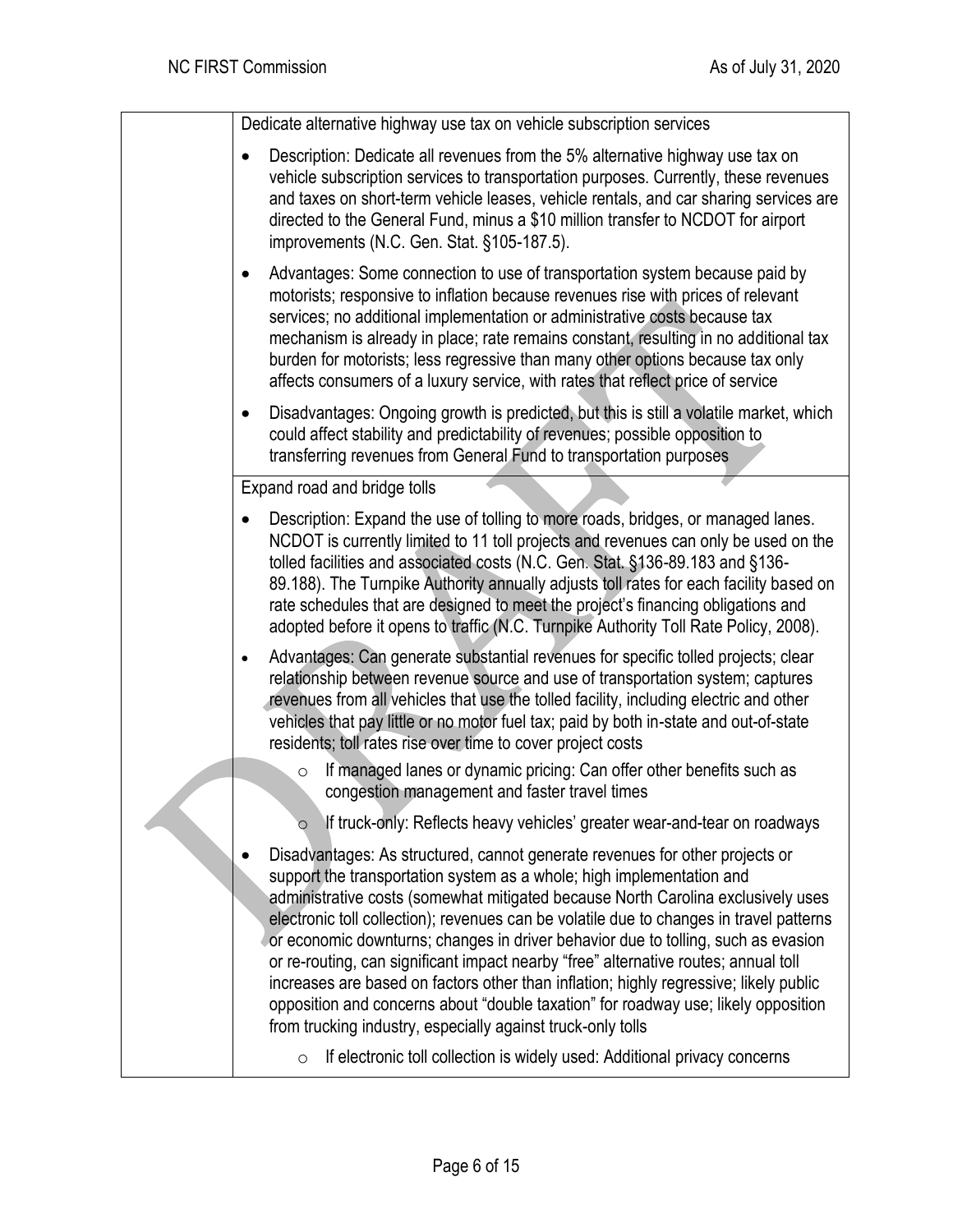Expand ferry tolls

- Description: Expand the use of ferry tolling to additional routes. State statute allows the tolling of three of the state's seven permanent ferry routes, authorizes the Board of Transportation to modify existing toll rates, and prohibits the tolling of untolled routes. The proceeds can only be used to fund approved ferry projects in the Highway Division in which they are earned (N.C. Gen. Stat. §136-82). Ferry tolls are currently structured as flat per-vehicle, per-trip fees that vary by vehicle size, with no indexing or regularly scheduled rate increases.
- Advantages: Can generate sufficient revenues to cover ferry operating costs and capital needs; clear relationship between revenue source and use of transportation system; captures revenues from all vehicles that use the tolled facility, including electric and other vehicles that pay little or no motor fuel tax; paid by both in-state and out-of-state residents; resident annual passes can offset frequent resident use
- Disadvantages: One route has no highway alternative; as structured, cannot generate revenues for non-ferry projects or support the transportation system as a whole; some additional implementation and administrative costs (somewhat mitigated because overall collection system is already in place); if not indexed, revenues will decline in purchasing power due to inflation; revenues can be volatile due to changes in travel patterns or economic downturns; highly regressive; likely opposition from tourism community and from industries with impacted employees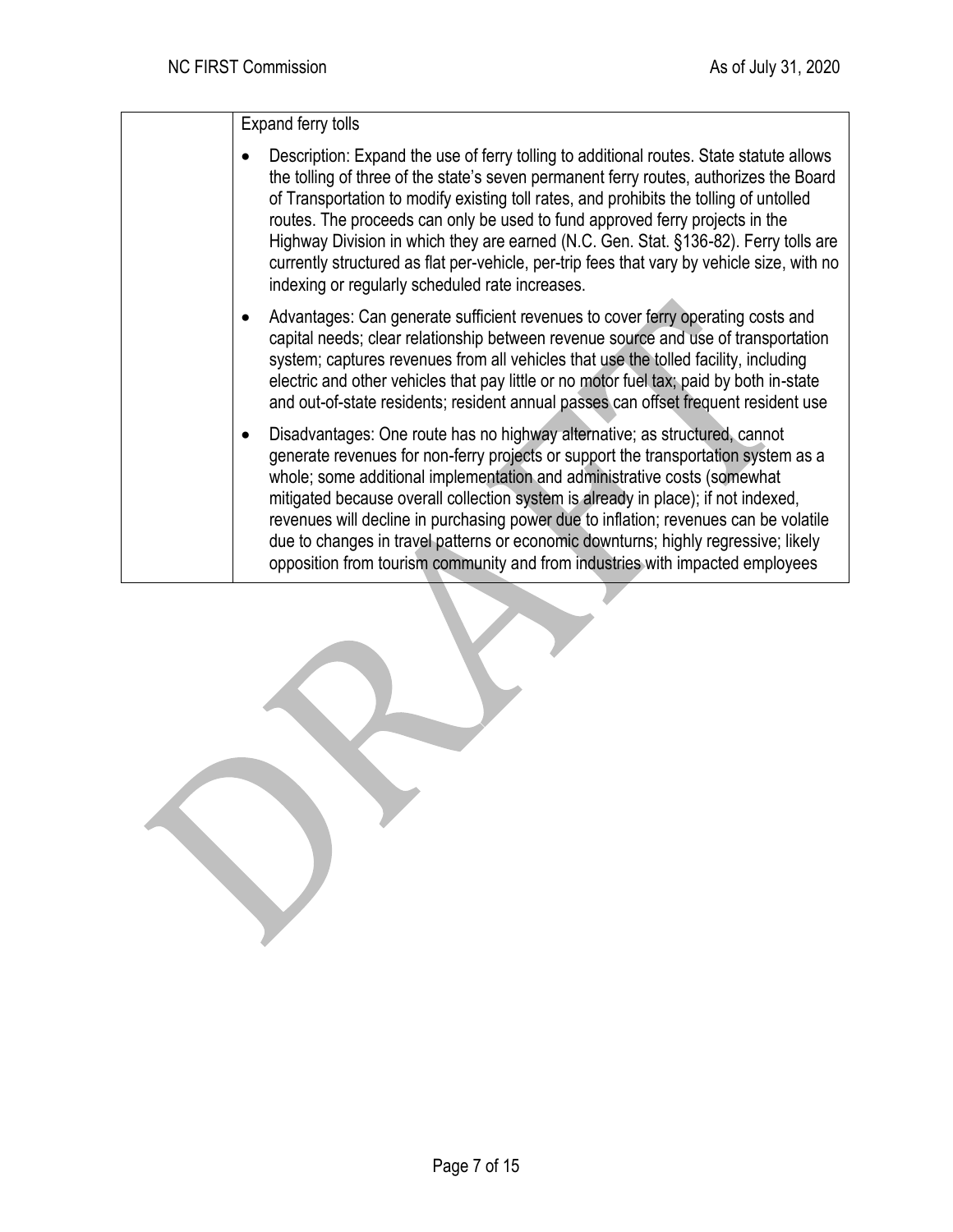| New state<br>user fees and<br>taxes | Mileage-based user fee (flat rate or indexed)                                                                                                                                                                                                                                                                                                                                                                                                                                                                                                                                 |
|-------------------------------------|-------------------------------------------------------------------------------------------------------------------------------------------------------------------------------------------------------------------------------------------------------------------------------------------------------------------------------------------------------------------------------------------------------------------------------------------------------------------------------------------------------------------------------------------------------------------------------|
|                                     | Description: Implement a cents-per-mile fee. A range of approaches are possible for<br>$\bullet$<br>reporting mileage and paying the fee, from self-reported odometer readings to high-<br>tech, GPS-enabled, in-vehicle devices. A mileage-based fee could either be<br>assessed at a flat rate or indexed to population and inflation using the same annual<br>adjustment formula as the current motor fuels tax (N.C. Gen. Stat. §105-449.80).                                                                                                                             |
|                                     | Advantages: Clear relationship between revenue source and use of transportation<br>system; depending on the rate set and the approach taken, could generate<br>substantial revenues that match or exceed current motor fuel taxes; more equitable<br>(and, if set at revenue-neutral rates, less costly) for rural and low-income residents<br>than motor fuel taxes; rates could be adjusted to reduce inequity among income<br>groups or achieve other policy goals; could be collected incrementally, making it<br>easier for low-income households than large annual fees |
|                                     | If using odometer readings: Few privacy concerns; could be incorporated<br>$\circ$<br>into existing vehicle registration process; least costly per-mile approach                                                                                                                                                                                                                                                                                                                                                                                                              |
|                                     | If using in-vehicle devices: Could assess fee on in-state miles or public<br>$\circ$<br>roads only; could use dynamic pricing to manage congestion                                                                                                                                                                                                                                                                                                                                                                                                                            |
|                                     | If replacing the gas tax: Solves the problem of lost motor fuel tax revenues<br>$\circ$<br>due to vehicle fuel efficiency and electric vehicles by charging all users<br>regardless of vehicle type                                                                                                                                                                                                                                                                                                                                                                           |
|                                     | If only for high-efficiency or electric vehicles: Helps restore financial equity<br>$\circ$<br>by capturing revenues from vehicles that pay little or no motor fuel tax                                                                                                                                                                                                                                                                                                                                                                                                       |
|                                     | If indexed: Directly responsive to changes in population and inflation<br>$\circ$                                                                                                                                                                                                                                                                                                                                                                                                                                                                                             |
|                                     | Disadvantages: Only paid by in-state residents unless a multi-state collection<br>system is adopted; substantial implementation costs and challenges, including<br>interstate travel; limited real-world experience with implementation; likely public<br>opposition; not a viable short-term option                                                                                                                                                                                                                                                                          |
|                                     | If based on odometer readings: Enforcement challenges; concerns about in-<br>$\circ$<br>state versus out-of-state miles                                                                                                                                                                                                                                                                                                                                                                                                                                                       |
|                                     | If using in-vehicle devices: Privacy concerns; most costly per-mile<br>$\circ$<br>approach; accessibility issues for unbanked users                                                                                                                                                                                                                                                                                                                                                                                                                                           |
|                                     | If replacing the gas tax: Approach not yet proven at this large of a scale<br>$\circ$                                                                                                                                                                                                                                                                                                                                                                                                                                                                                         |
|                                     | If not indexed: Revenues will decline in purchasing power due to inflation<br>$\circ$                                                                                                                                                                                                                                                                                                                                                                                                                                                                                         |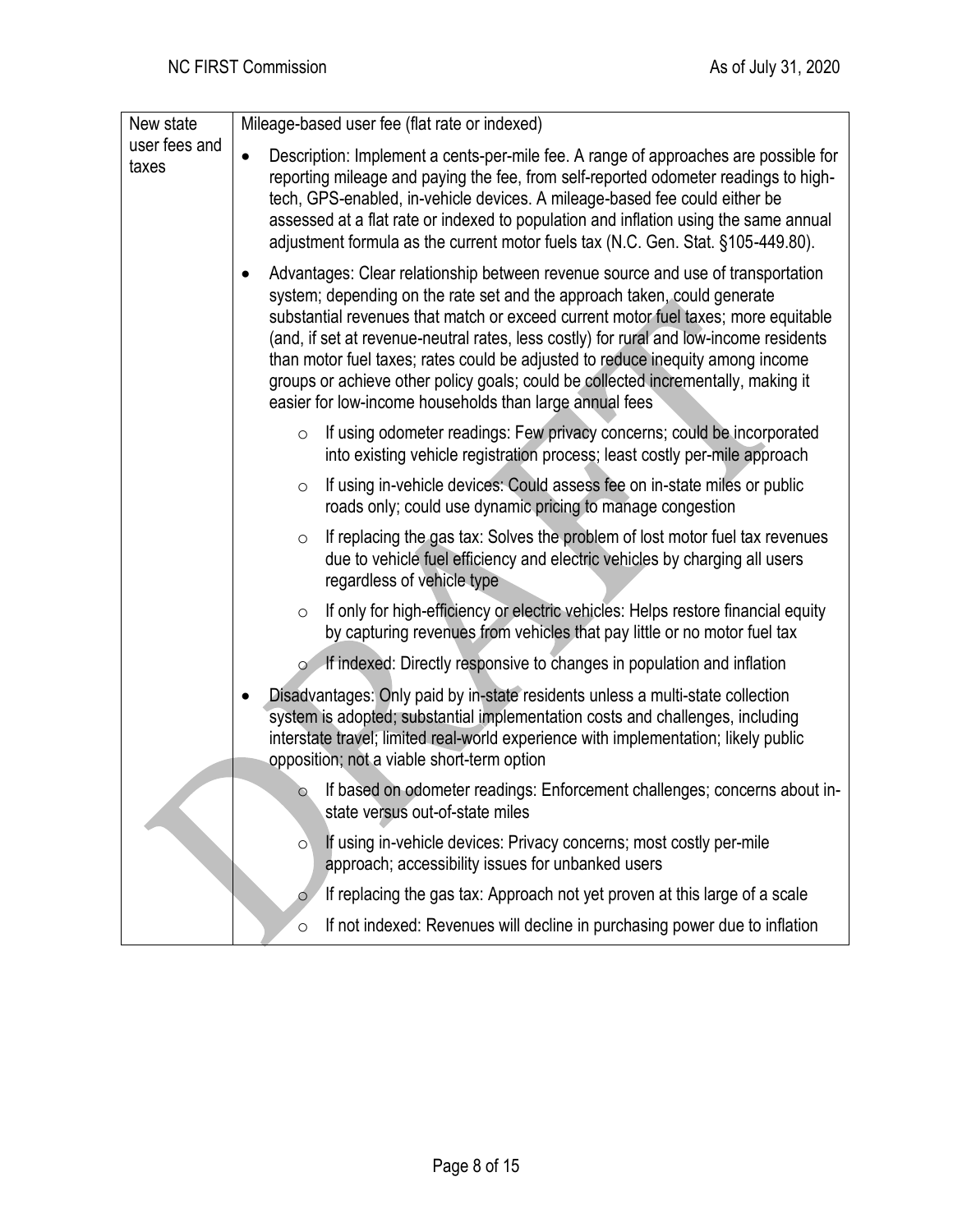Hybrid vehicle fee (indexed)

| Description: Assess additional registration fees for hybrid vehicles. As with other<br>DMV fees, these fees would be adjusted every four years based on changes in the<br>Consumer Price Index (N.C. Gen. Stat. §20-4.02). Based on N.C. Division of Motor<br>Vehicles data, electric and hybrid vehicle owners currently pay about \$50 less per<br>year in state transportation taxes than gasoline vehiclesserowners.                                                                                                                                                                                                                                                                                                                                                              |
|---------------------------------------------------------------------------------------------------------------------------------------------------------------------------------------------------------------------------------------------------------------------------------------------------------------------------------------------------------------------------------------------------------------------------------------------------------------------------------------------------------------------------------------------------------------------------------------------------------------------------------------------------------------------------------------------------------------------------------------------------------------------------------------|
| Advantages: Moderate implementation and administrative costs because basic<br>$\bullet$<br>registration fee mechanism is already in place; if indexed, directly responsive to<br>inflation; low potential for evasion; helps restore financial equity by capturing<br>revenues from vehicles that pay less in motor fuel taxes                                                                                                                                                                                                                                                                                                                                                                                                                                                        |
| Disadvantages: Only paid by in-state residents; CPI does not necessarily keep pace<br>$\bullet$<br>with rising costs of transportation facility building materials; no additional cost<br>imposed on highly fuel efficient gas-powered vehicles that also pay less in motor<br>fuel taxes; weaker relationship to use of the transportation system because<br>insensitive to miles traveled and associated impact to roadways; could discourage<br>purchase of hybrid vehicles, at cross-purposes with state policy goal to reduce<br>emissions; could be inequitable given the large range of fuel efficiencies among<br>hybrid vehicles; large annual fees are more difficult for low-income households than<br>revenues that are collected incrementally; likely public opposition |
| Statewide vehicle property tax                                                                                                                                                                                                                                                                                                                                                                                                                                                                                                                                                                                                                                                                                                                                                        |
| Description: Assess a statewide property tax on motor vehicles. In North Carolina,<br>$\bullet$<br>vehicle property taxes are currently levied at the local level only. The N.C. Division<br>of Motor Vehicles collects these taxes on behalf of counties at the same time as<br>annual vehicle registration fees (N.C. Gen. Stat. §§105-330 et seq.).                                                                                                                                                                                                                                                                                                                                                                                                                                |
| Advantages: Stable and predictable revenue source; relatively low implementation<br>$\bullet$<br>and administrative costs because tax mechanism is already in place and<br>administered by a state agency; some connection to use of transportation system<br>because paid by motorists; somewhat responsive to inflation because revenues rise<br>with assessed value of vehicles; captures revenues from all vehicles regardless of<br>type, including electric and other vehicles that pay little or no motor fuel tax; less<br>regressive than some other options because rates reflect vehicle value                                                                                                                                                                             |
| Disadvantages: Weaker relationship to use of the transportation system because<br>insensitive to miles traveled and associated impact to roadways; possible opposition<br>from vehicle owners impacted by higher taxes                                                                                                                                                                                                                                                                                                                                                                                                                                                                                                                                                                |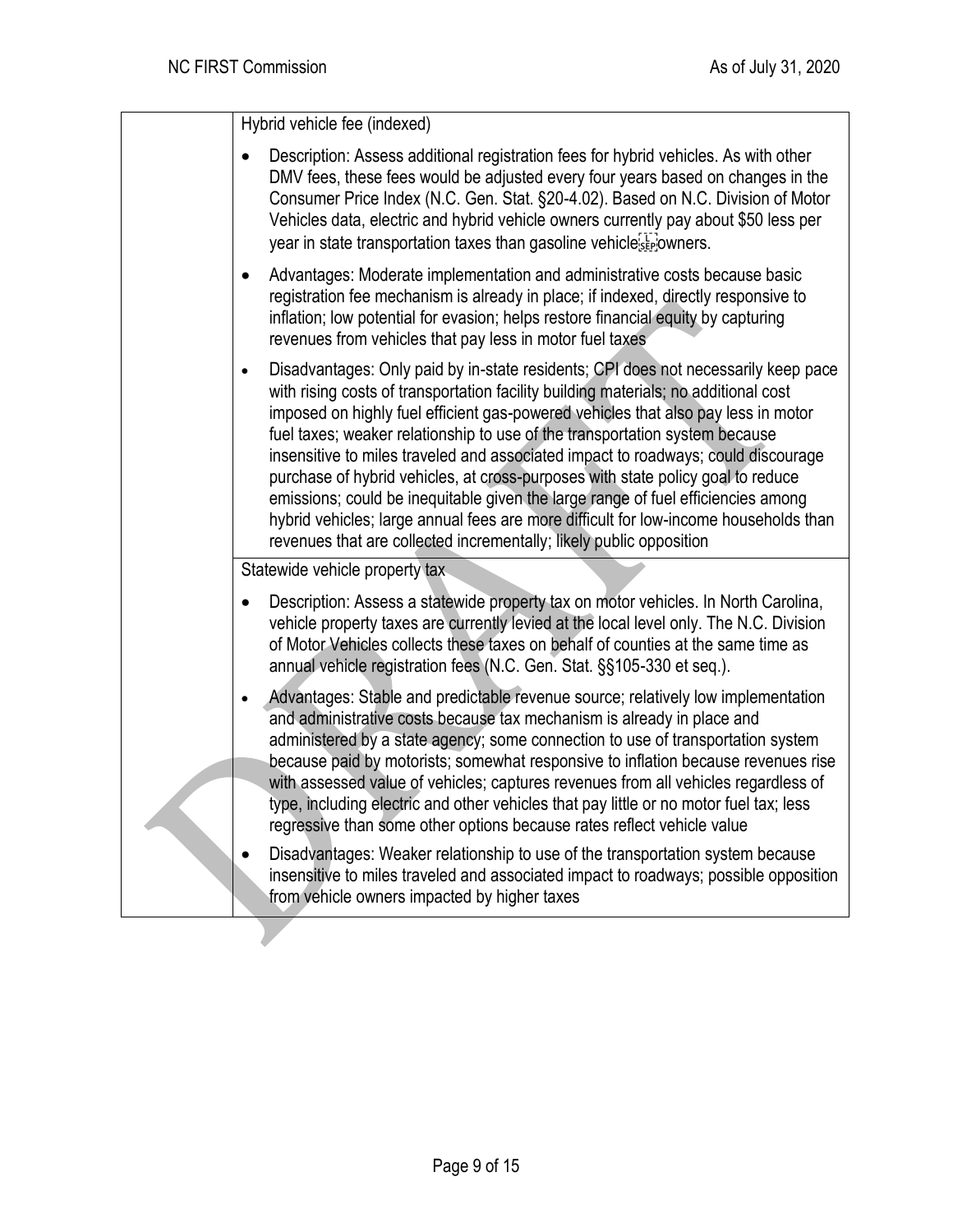Tax on electricity for vehicles (indexed)

- Description: Assess per-kilowatt-hour taxes on electricity used to charge electric and plug-in hybrid vehicles. As a tax on vehicle fuel, the assumption is that this tax would be indexed to population and inflation using the same annual adjustment formula as the current motor fuels tax (N.C. Gen. Stat. §105-449.80).
- Advantages: Mirrors the logic of existing motor fuel taxes; clear relationship between revenue source and use of transportation system; if indexed, directly responsive to changes in population and inflation; helps restore financial equity by capturing revenues from vehicles that pay no motor fuel tax; helps make overall transportation revenues more stable and predictable by offsetting the loss of motor fuel taxes due to electric vehicles; less regressive than some other options because tax mainly affects people who can afford to invest in electric vehicles; could be collected incrementally, making it easier for low-income households than large annual fees
- Disadvantages: Does not increase overall transportation funding because tax revenue would be offset by corresponding decline in motor fuel taxes; as with motor fuel taxes, improvements or variations in the efficiency of electric vehicles could affect revenue stability as well as the relationship between revenue source and actual use of the system; substantial implementation costs and challenges, including identifying where, when, and how much a vehicle is being charged; no additional cost imposed on highly fuel efficient gas-powered or non-plug-in hybrid vehicles that also pay less in motor fuel taxes; could discourage purchase of electric vehicles, at cross-purposes with state policy goal to increase their use; possible opposition on environmental basis and from vehicle owners impacted by new tax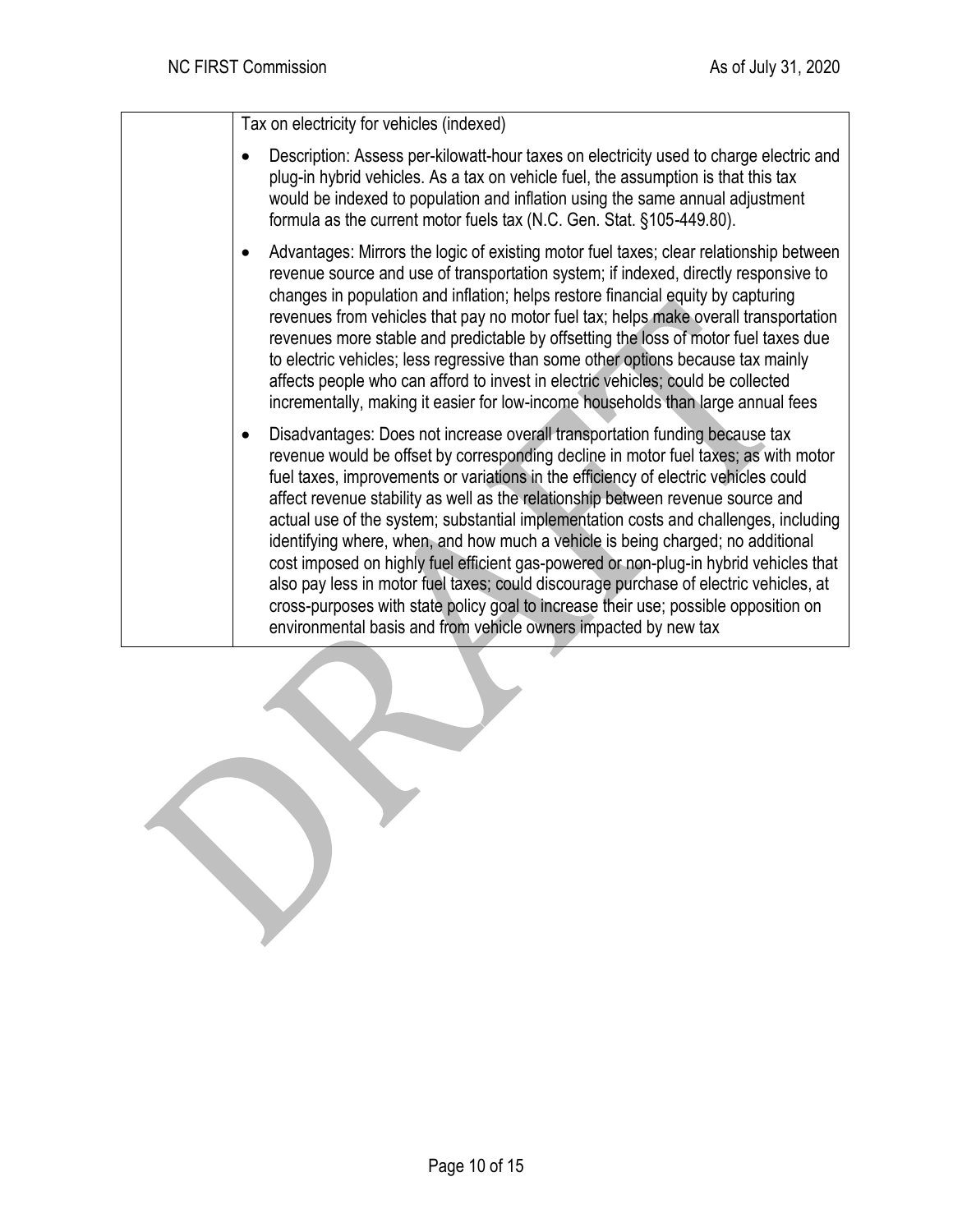Carbon tax (indexed)

• Description: Assess a new statewide tax, to be collected at the wholesale level, on each metric ton of carbon (or carbon equivalent) emissions generated by the combustion of fossil fuels. As conceptualized here, the carbon taxes on all fuels used to propel vehicles—including gasoline, diesel, natural gas, and electricity would be dedicated to transportation purposes and, as taxes on vehicle fuels, would be indexed to population and inflation using the same annual adjustment formula as the current motor fuels tax (N.C. Gen. Stat. §105-449.80). Given these assumptions, each dollar levied on a metric ton of carbon would be approximately equivalent to a one-cent-per-gallon increase in the gasoline tax in terms of transportation funding. • Advantages: Clear relationship between revenue source and use of transportation system; could help achieve state policy goal to reduce emissions; depending on the rate set, could generate substantial revenues that match or exceed current motor fuel taxes; if indexed, directly responsive to changes in population and inflation; more stable than motor fuel taxes because emissions from the electric and natural gas sectors are also priced, ensuring ongoing revenues from alternative fuel vehicles; low administrative costs once implemented if assessed at wholesale level • Disadvantages: Revenues would likely still decline as vehicles become more fuel efficient and electric vehicles increase their market share; regressive, similar to motor fuel taxes; approach not yet proven in the United States; likely public opposition Tax on TNCs • Description: Assess a new statewide, percentage-based tax on transportation network companies, defined in law as "any person that uses an online-enabled application or platform to connect passengers with TNC drivers who provide prearranged transportation services" (N.C. Gen. Stat. § 20-280.1). Examples of TNCs include Uber and Lyft. In North Carolina, these companies currently pay annual permit fees to the DMV, corporate taxes if nexus is established, and pick-up and drop-off fees at some airports; all other fees are prohibited by state law (N.C. Gen. Stat. §20-280.9). • Advantages: Clear relationship between revenue source and use of transportation system, especially because trip pricing is typically based in part on distance traveled; revenue potential from taxation of an active and growing industry; responsive to inflation because revenues rise with prices of relevant services; relatively low implementation and administrative costs because tax would be collected from a small number of companies  $\circ$  If tax is passed on to customers: Less regressive than some other options because tax only affects users of an optional service, with rates that reflect price of service • Disadvantages: Ongoing growth is predicted, but this is still a volatile market, which could affect stability and predictability of revenues o If tax is passed on to customers: Still somewhat regressive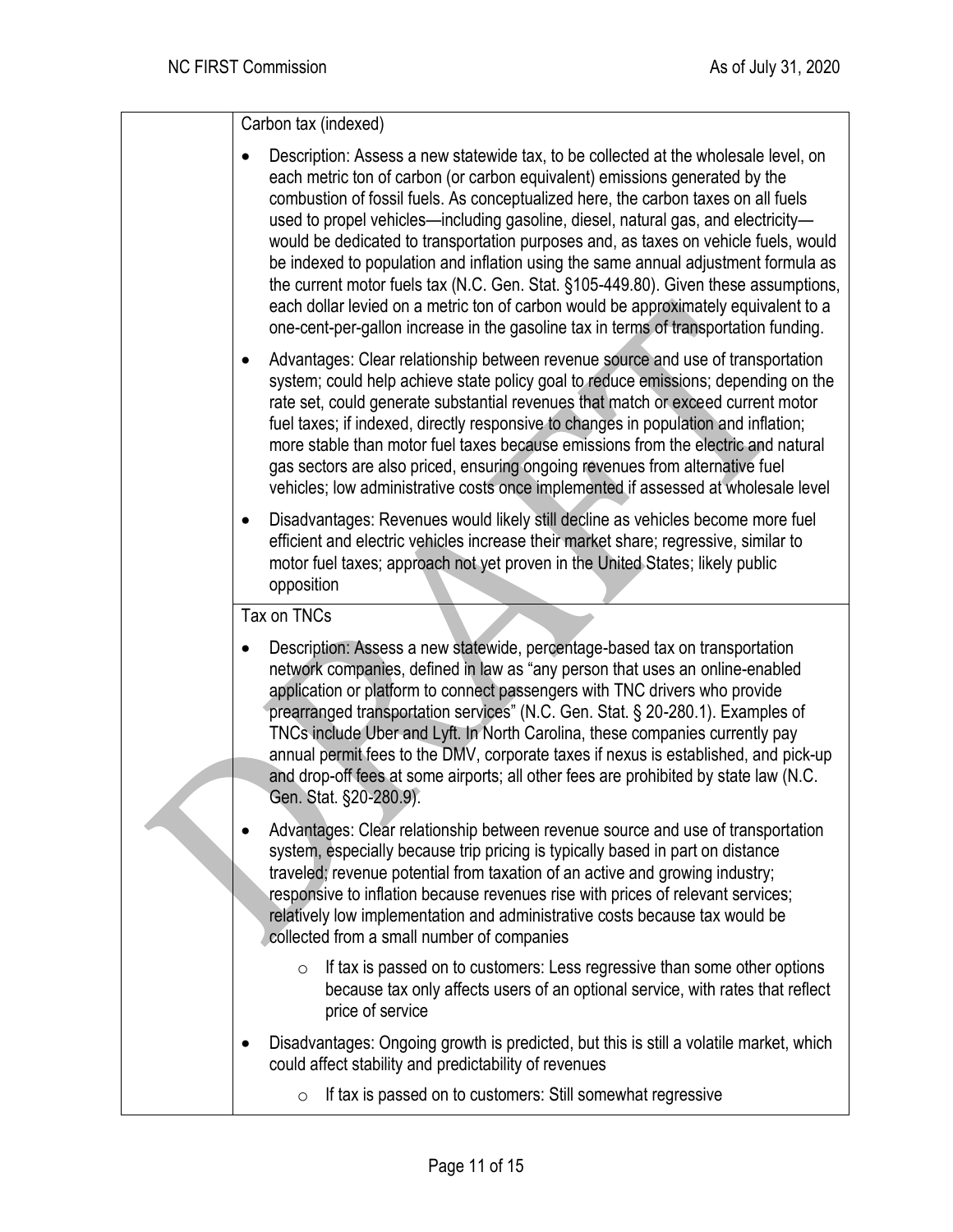Fee on micromobility services

- Description: Assess per-trip fees on shared-use micromobility services such as bikeshares and e-scooters. As conceptualized, this revenue option would be structured as a flat per-trip fee, with no indexing.
- Advantages: Some connection to use of transportation system because paid by roadway users; revenue potential from fees on an active and growing industry; could help offset the loss of motor fuel taxes due to micromobility as an alternative to driving; relatively low implementation and administrative costs because tax would be collected from a small number of companies
	- $\circ$  If tax is passed on to customers: Less regressive than some other options because tax only affects users of an optional service
- Disadvantages: Ongoing growth is predicted, but this is still a volatile market, which could affect stability and predictability of revenues; weaker relationship to use of the transportation system because insensitive to miles traveled and lightweight devices cause minimal impact to roadways; if not indexed, revenues will decline in purchasing power due to inflation
	- $\circ$  If tax is passed on to customers: Still somewhat regressive

Dedicated sales tax from auto parts, accessories, and related services

- Description: Dedicate to transportation purposes the portion of the existing sales and use tax that is collected from the sale of auto parts, accessories, and related services such as vehicle warranties and repairs.
- Advantages: Substantial revenue yield; stable and predictable revenue source; captures revenues from parts and accessories for all types of passenger vehicles, including electric and other vehicles that pay little or no motor fuel tax; some connection to use of transportation system because paid by motorists; responsive to inflation because revenues rise with prices of auto parts and accessories; relatively low implementation or administrative costs because sales tax mechanism is already in place; rate remains constant, resulting in no additional tax burden for motorists
- Disadvantages: Weaker relationship to use of the transportation system because insensitive to miles traveled and associated impact to roadways; possible opposition to transferring revenues from General Fund to transportation purposes; sales tax is a regressive tax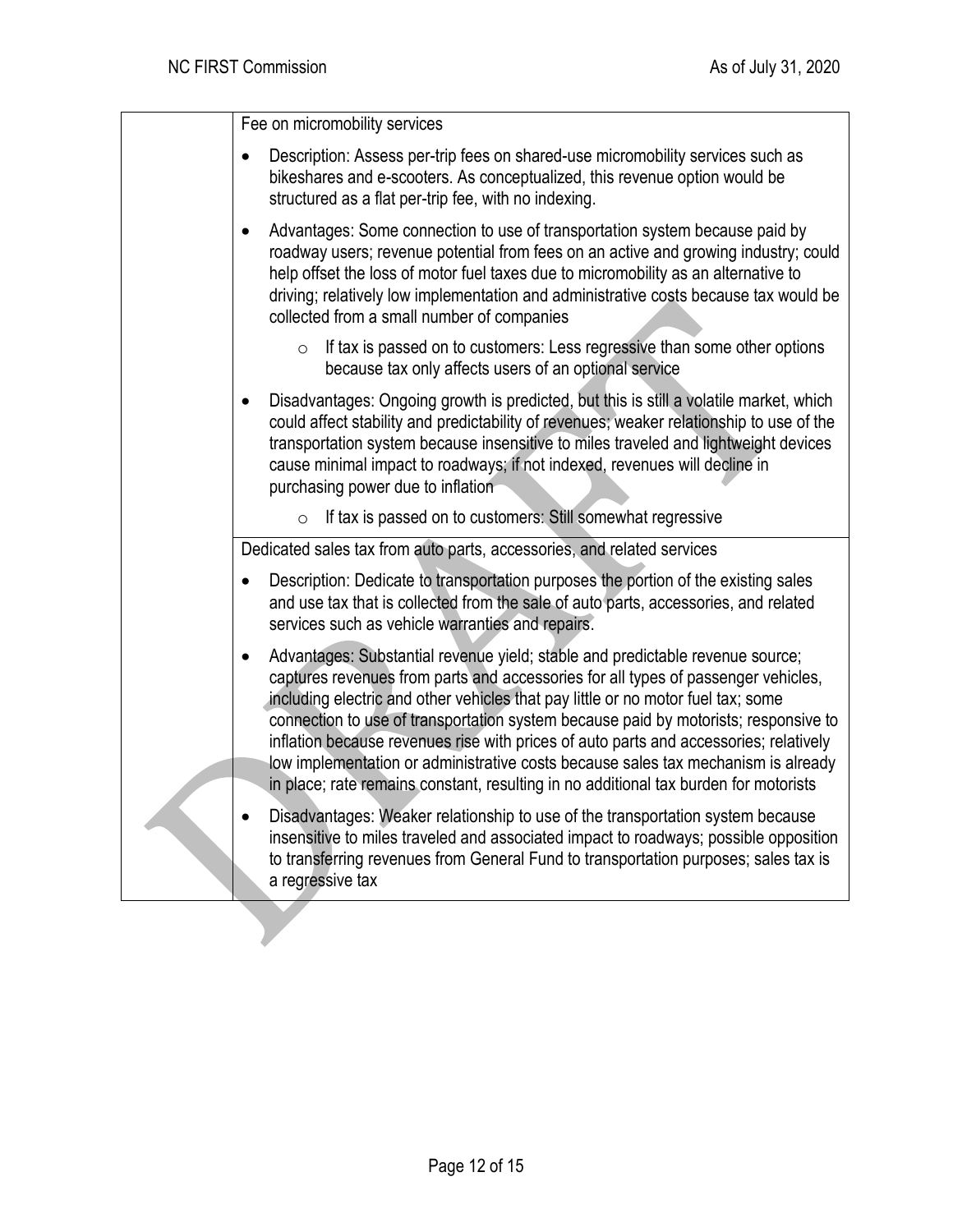| Non-user-fee options |                                                                                                                                                                                                                                                                                                                                                                                                                                                                                    |
|----------------------|------------------------------------------------------------------------------------------------------------------------------------------------------------------------------------------------------------------------------------------------------------------------------------------------------------------------------------------------------------------------------------------------------------------------------------------------------------------------------------|
|                      | Statewide real property tax                                                                                                                                                                                                                                                                                                                                                                                                                                                        |
|                      | Description: Assess a statewide property tax on real property. In North Carolina,<br>property taxes are currently levied at the local level only.                                                                                                                                                                                                                                                                                                                                  |
|                      | Advantages: Substantial revenue yield with small rate change; stable and<br>$\bullet$<br>predictable revenue source; somewhat responsive to inflation because revenues<br>rise with assessed value of real property; revenue source acknowledges overall<br>economic and other benefits of transportation investments for property owners; less<br>regressive than many other options because tax only affects property owners, with<br>rates that reflect assessed property value |
|                      | Disadvantages: No direct relationship to actual use of the transportation system or<br>$\bullet$<br>associated impacts; some additional implementation and administrative costs for a<br>new statewide tax; likely public opposition                                                                                                                                                                                                                                               |
|                      | Hotel / occupancy tax                                                                                                                                                                                                                                                                                                                                                                                                                                                              |
|                      | Description: Assess a statewide, percentage-based occupancy tax on temporary<br>lodging including hotels, motels, and other short-term rental options such as Airbnb.<br>In North Carolina, local occupancy taxes are currently levied at the local level only,<br>including taxes that are assessed by 83 of the state's 100 counties and some cities.                                                                                                                            |
|                      | Advantages: Revenue source acknowledges overall economic and other benefits of<br>٠<br>transportation investments for providers of temporary lodging; stable and predictable<br>revenue source, especially by including growing markets such as Airbnb; responsive<br>to inflation because revenues rise with prices of relevant services; paid by both in-<br>state and out-of-state residents, especially out-of-state travelers                                                 |
|                      | Disadvantages: No direct relationship to actual use of the transportation system or<br>associated impacts; some additional implementation and administrative costs for a<br>new statewide tax; likely opposition from tourism community                                                                                                                                                                                                                                            |
|                      | If passed on to customers: Would create additional burden for people who<br>$\circ$<br>rely on low-cost accommodations as a semi-permanent housing solution                                                                                                                                                                                                                                                                                                                        |
|                      |                                                                                                                                                                                                                                                                                                                                                                                                                                                                                    |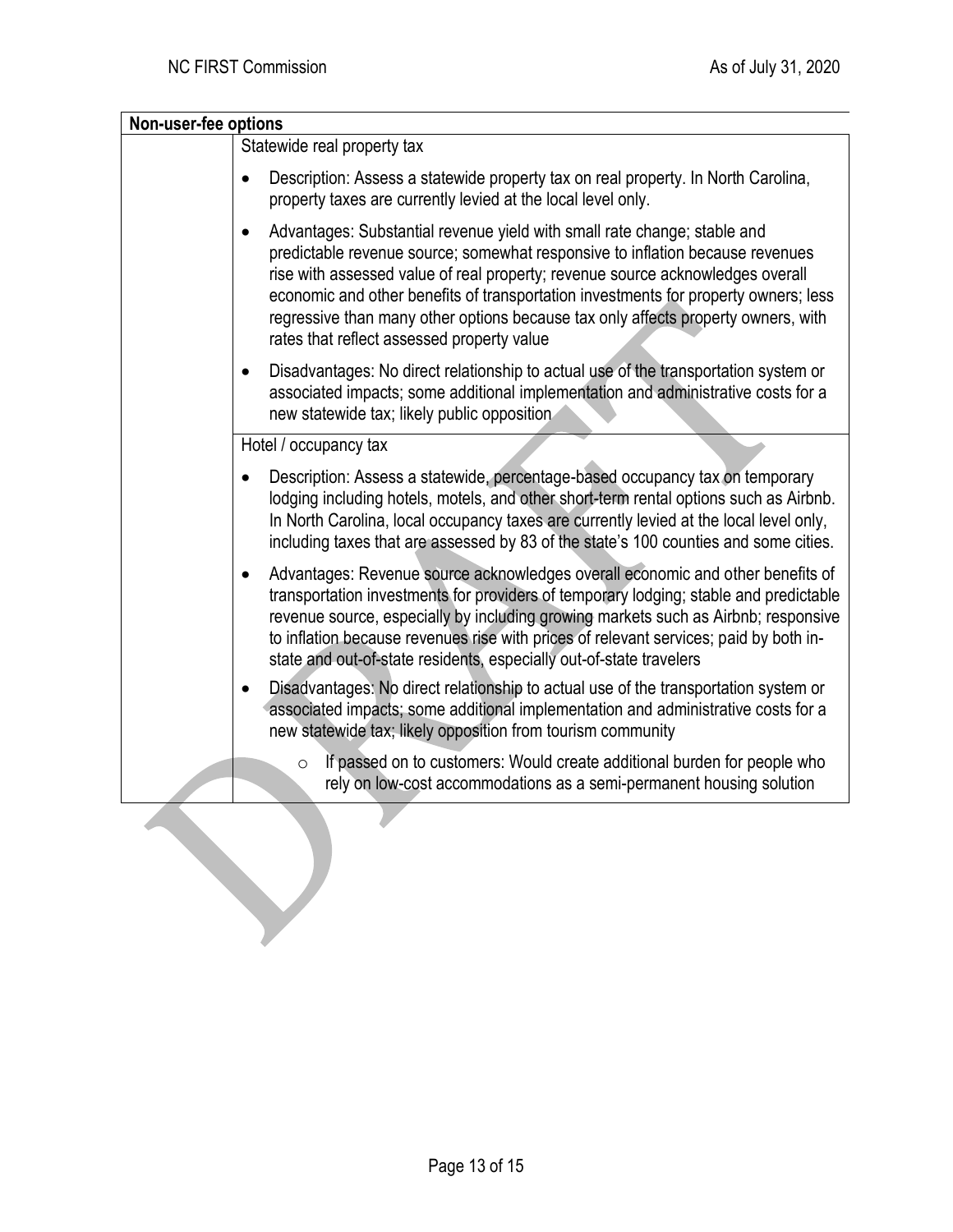Dedicated general sales tax • Description: Assess an additional surcharge on top of the existing statewide sales and use tax, with all revenues dedicated to transportation purposes. • Advantages: Substantial revenue yield with small rate change; stable and predictable revenue source; responsive to inflation because revenues rise with prices of goods and services; revenue source acknowledges the overall economic and other benefits of transportation investments, especially in getting goods to market; relatively low implementation and administrative costs because sales tax mechanism is already in place; paid by both in-state and out-of-state residents who purchase goods in state • Disadvantages: No direct relationship to actual use of the transportation system or associated impacts, except for any sales taxes collected on transportation-related services; possible opposition to using sales tax revenues for transportation purposes rather than General Fund; sales tax is a regressive tax Dedication of sales tax collected on remote sales • Description: Dedicate to transportation purposes the portion of the existing sales and use tax that is collected from remote sales. Most remote sales are online, but also included are sales made by catalog, mail order, call center, or television shopping channel retail companies (N.C. Gen. Stat. §105-164.3 and §105-164.8). • Advantages: Substantial revenue yield; revenue source acknowledges increased use of transportation system due to delivery of remotely purchased goods; relatively low implementation or administrative costs because sales tax mechanism is already in place; rate remains constant, resulting in no additional tax burden for purchasers; see *Dedicated general sales tax*, above • Disadvantages: see *Dedicated general sales tax*, above Dedicated tax on electricity • Description: Assess an additional surcharge on top of the existing statewide sales and use tax on electricity, with all revenues dedicated to transportation purposes. • Advantages: Substantial revenue yield with small rate change; stable and predictable revenue source; responsive to inflation because revenues rise with price of electricity; revenue source acknowledges the overall economic and other benefits of transportation investments for all state residents; captures revenues from electric vehicles that pay no motor fuel tax, among other uses of electricity; relatively low implementation and administrative costs because tax mechanism is already in place • Disadvantages: No direct relationship to actual use of the transportation system or associated impacts; possible opposition to using sales tax revenues for transportation purposes rather than General Fund; sales tax is a regressive tax, especially when assessed on a critical service such as electricity